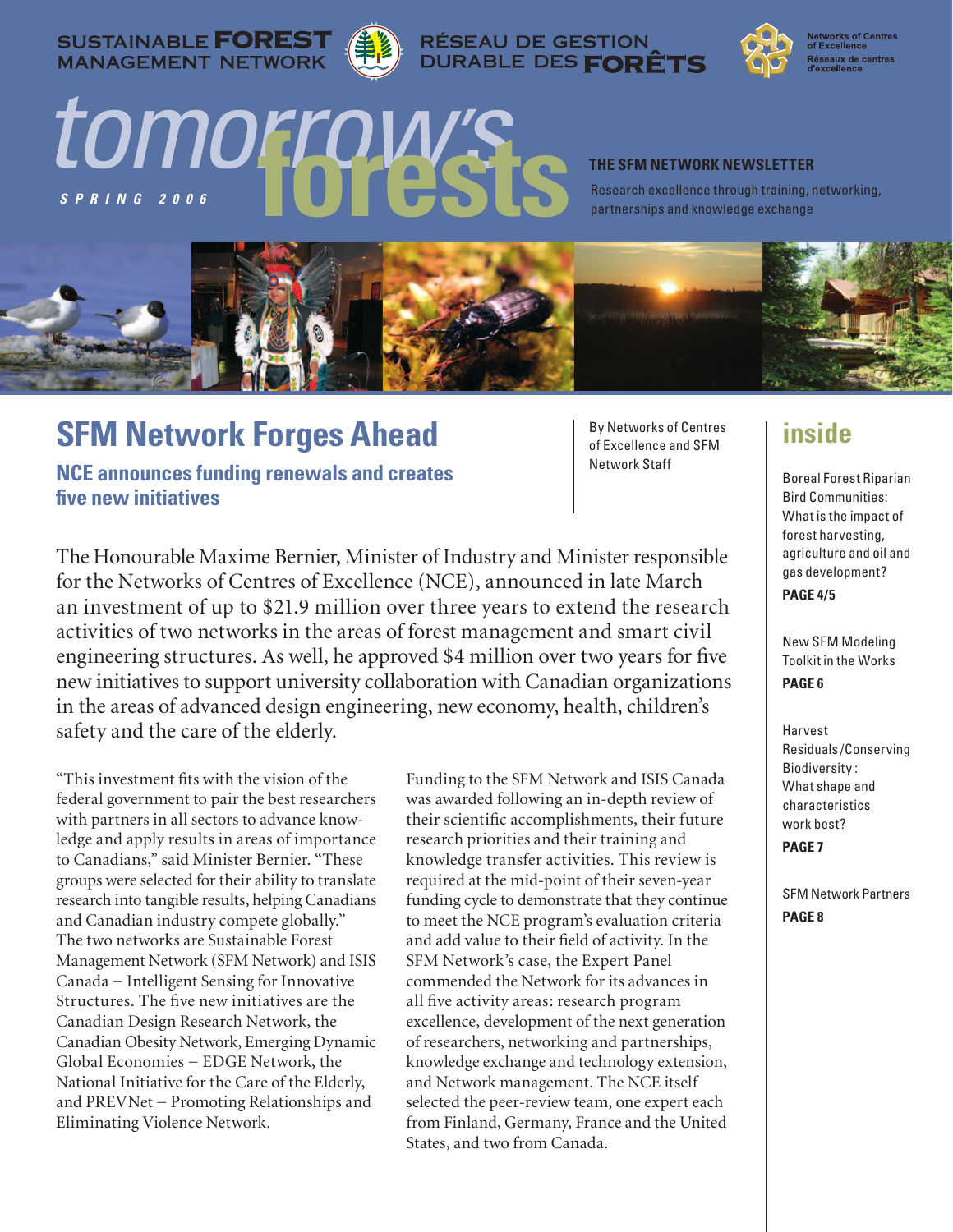"Over the years, the networks have consistently delivered high-quality research and partnerships, and contributed to the advancement of the Canadian economy and society," said Dr. Suzanne Fortier, President of the Natural Sciences and Engineering Research Council (NSERC) and Chair of the NCE Steering Committee. "With its focus on excellence and collaboration, the Networks of Centres of Excellence program mobilizes leaders from all sectors to deliver results that contribute to a stronger, better Canada."

"For more than a decade, the SFM Network has continued to provide a strong and dynamic research program for studying Canadian forests and the economic, social and cultural factors affecting them. The University of Alberta has been pleased to serve as the host institution since the Network's inception, and we will continue to provide strong support for this unique initiative," stated University of Alberta President Dr. Indira Samarasekera.

Sustainability for Canada's forests requires consideration of how forest management transcends political jurisdictions. For example, while most forest lands are provincially-owned, there are increasing national and international demands for forest products to be produced in a sustainable manner. Through the SFM Network, diverse sectors come together to fund, plan, conduct and apply research on forestry policies and practices. Results are used to inform policy makers, revise or renew land management strategies and create a better public understanding of the scientific issues concerning Canada's forests.

The Network's research program recognizes that sustainability emerges from the interaction of economic, ecological and social forces acting on the forest and the institutions that determine how it is managed. The program seeks to integrate the contributions of many disciplines and sectors to develop and refine policies and practices that will sustain the flow of benefits that society has come to expect from the forest.

Research priorities are initiated by the industry, government, Aboriginal and NGO partners of the Network in collaboration with the university-based research community. Funded research teams work closely with partners and Network staff to facilitate the exchange of knowledge and its implementation. Recent research has addressed a wide



range of priorities including natural disturbance management, landscape zonation, Aboriginal forest tenure, watershed processes, forest management decision-support tools, redesign of forest institutions and trade-offs between economic, ecological and social values.

"We are particularly proud that the Government of Canada has demonstrated its commitment to research excellence and sustainable forest management through the Network," stated Board Chair, Barry Waito.

"Clearly, we are identifying new solutions for the development of more sustainable forest management practices across the country. Our research findings are making a difference on the ground," stated SFM Network Scientific Director, Dr. Jim Fyles. Presently, 160 researchers from 35 universities are working in partnership with 12 forest companies, seven Aboriginal groups, one NGO and 11 federal and provincial government departments and agencies.

Mr. Norm Denney, Alberta Forestlands Manager, Weyerhaeuser Company Limited, stated: "The structure and mandate of the SFM Network has provided Weyerhaeuser with an opportunity to contribute to setting research direction and to focus on research priorities that are of importance to the company. As a result, our company has access to reliable scientific data on such issues as natural disturbance, variable retention, and a variety of wildlife projects."

In addition to this example, last year the Coulombe Commission recommended sweeping changes to forest management in Quebec that were supported, in part, by Network research results. Similarly, Network findings have made important contributions to support the Ontario Forest Management Guide for Natural Disturbance Pattern Emulation.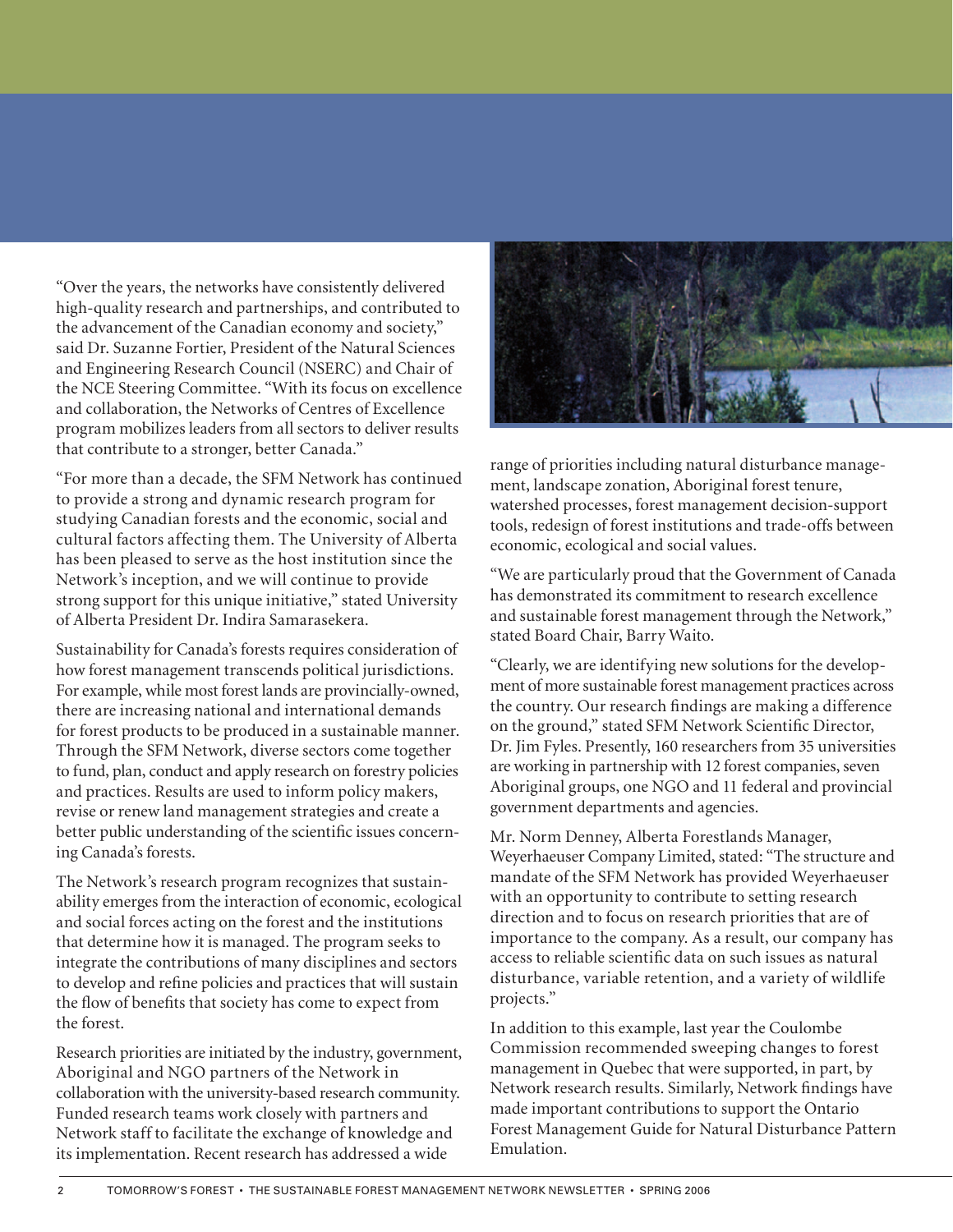

A joint research project with BIOCAP Canada, a research program that assesses the use of land, agricultural and forestry sectors to help manage greenhouse gas emissions, has been instrumental in the policy development of Canada's approach to the Kyoto Protocol and the use of forests with respect to the legal underpinnings of carbon management.

Network research has linked global warming to increasing forest fire risk across the whole country. This research has pinpointed the time-frames and implications for the western and eastern parts of the country.

*We are identifying new solutions for the development of more sustainable forest management practices across the country. Our research findings are making a difference on the ground. Dr. Jim Fyles*

A multidisciplinary research team led by Dr. Ilan Vertinsky, University of British Columbia, is assessing the effectiveness of how forest harvesting rights are structured and allocated in different provinces. The research team is investigating the impact of tenure reform on the cost and availability of timber and the provision of secondary products. Proposals are being developed for new tenure arrangements and their potential consequences are being evaluated within specific regional contexts.

The Network's research over an eight year period helped the Little Red River Cree (LRRC) Nation to obtain a better understanding of the ecological, economic and social aspects of forest management under their control. At the same time, Network researchers have benefited from their engagement with the LRRC through an increased understanding of Aboriginal issues and contributions to sustainable forest management.

Several aspects of Louisiana-Pacific Canada's proposed 20-year Forest Management Plan in Manitoba are based on Network research. Ducks Unlimited is using Network research findings to provide input into changing buffer and riparian guidelines in Manitoba. J.D. Irving in New Brunswick is continuing to work with Network researchers to determine the range of silviculture intensity that is compatible with the persistence of forest bird populations on the lands it manages.

A partnership among the Government of Yukon, the Kaska Tribal Council, Environment Canada, Parks Canada and the SFM Network will result in a best practices framework to serve as the foundation for the re-commencement of appropriate commercial forest management operations.

"One of the most unique aspects of the Network is that we are training the next generation to engage effectively in multidisciplinary research," stated Fyles. To date, 26 Network graduates have accepted academic appointments

at universities across Canada. Six are principal investigators on projects funded by the Network and five are focused on issues involving Aboriginal communities.

To pass new knowledge on to forest managers as soon as possible, the Knowledge Exchange and Technology Extension (KETE) initiative

condenses results from multiple projects into short, easy to read reports. In addition to the book published in 2003 in cooperation with the NRC Research Press, many reports outlining implementation options as well as Research Notes aimed at the practitioner have been released and distributed to partners.

The NCE program is managed jointly by the three federal granting agencies − the Natural Sciences and Engineering Research Council, the Canadian Institutes of Health Research, and the Social Sciences and Humanities Research Council, in partnership with Industry Canada. The federal government provides approximately 60 percent of the funding to the SFM Network while the remaining funding is contributed by the user-sector partners.

For more information contact Marvin Abugov, Communications Manager, SFM Network: mabugov@ualberta.ca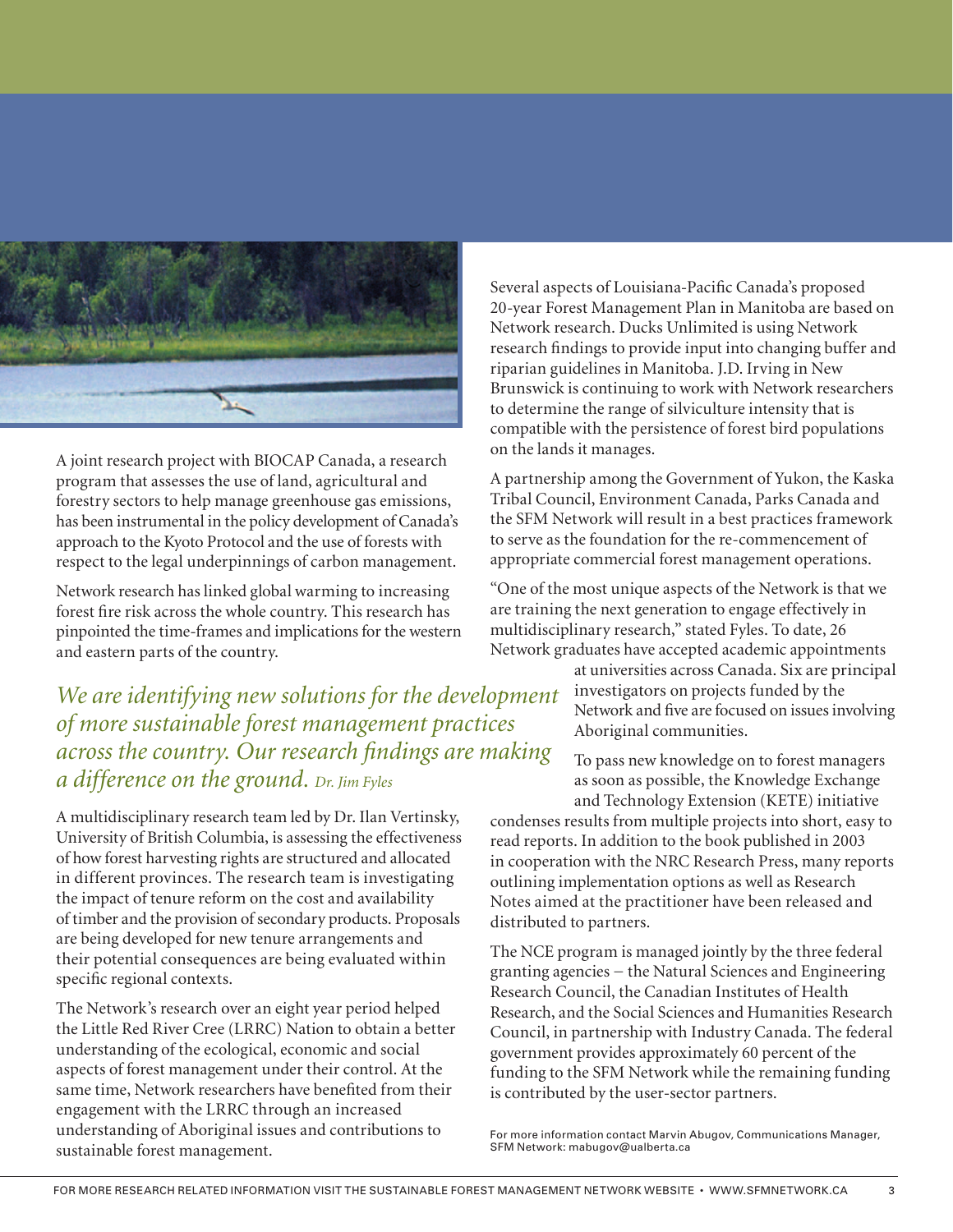**Network Partners:** Ducks Unlimited, Louisiana-Pacific Canada Ltd., Manitoba Conservation, University of Alberta and Weyerhaeuser Company.

**Other Project Partners:** Alberta Conservation Association, Canadian Wildlife Service, L&M Wood Products, Mistik Management, Saskatchewan Environment, Saskatchewan Forestry Center (Forest Development Fund), Saskatchewan Wildlife Federation, University of Saskatchewan.

## **Boreal Forest Riparian Bird Communities:**

**What is the impact of forest harvesting, agriculture and oil and gas development?**

By Julienne Morissette Ducks Unlimited Canada

### **Riparian areas and the forest surrounding**

**wetlands** are among the most biologically diverse areas of the boreal forest. Riparian areas are transition zones between land and water bodies such as wetlands, rivers, streams, and lakes. They may include a wide range of different habitats such as floodplains, shrubby areas, treed areas, grassy meadowlike areas, wetlands, or any combination of these. Because the boreal forest faces increasing pressures from forestry, oil and gas exploration, agriculture, and urban expansion, it is critical that we understand the cumulative effects of these human activities and their associated infrastructures for all habitats especially wetlands and riparian areas.

Recently, progressive forest industries in the boreal have started to adopt a harvesting philosophy modeled on natural disturbances such as fire. The growing acceptance of the natural disturbance model for boreal forest management in western Canada, has led to some debate over appropriate policy regarding shoreline forest retention near riparian areas. This model suggests that alternatives to leaving forested buffers along the shorelines of wetlands, rivers and streams may be appropriate if forests are to be managed at a landscape scale and in a manner that reflects natural processes. There is very little scientific information from boreal regions to support these impending policy changes.

## *This work is helping us define on a very large scale riparian boreal bird communities and their response to existing and planned forestry activities. Dr. Keith Hobson*

While there have been many research studies on upland bird communities, there has not been as much focus on bird communities adjacent to lakes, rivers and streams (riparian areas) in the boreal forest. Since birds are sensitive to changes in vegetation and forest structure, they are a useful group to study to help evaluate current harvesting practices around riparian areas, to develop the scientific basis for developing new harvesting practices and to assess cumulative effects of multiple types of disturbances. Our research team, headed by SFM Network Principal Investigator Dr. Keith Hobson, a research scientist at the Canadian Wildlife Service, has conducted surveys at approximately 2000 boreal



**Donna Grassia, Louisiana-Pacific Canada Ltd. (LP) biologist, and Sue Prentice research assistant are banding birds at the experimental harvest sites on the LP Forest Management Area in the Duck Mountains, Manitoba.**

wetlands in the Provinces of Alberta, Saskatchewan, and Manitoba. "Because of Network involvement, this work is helping us define on a very large scale," says Hobson, "boreal

> riparian bird communities and their response to existing and planned forestry activities. One of our greatest interests is whether or not riparian areas can be harvested in a way that approximates natural disturbance such as fire." The study areas include the Alberta-Pacific Forest Industries Inc. Forest

Management Area (FMA); west-central Saskatchewan on the Mistik Management FMA and the Weyerhaeuser FMA north of Prince Albert; and the Duck Mountain region of Manitoba and Saskatchewan including the Louisiana-Pacific FMA.

The team has compared bird community composition of early post-disturbance riparian habitats (burned vs. harvested) and contrasted these to riparian habitats before and after experimental harvest. We will compare bird communities for a range of variable retention buffer harvest, including 0-100% retention in a 50m zone as part of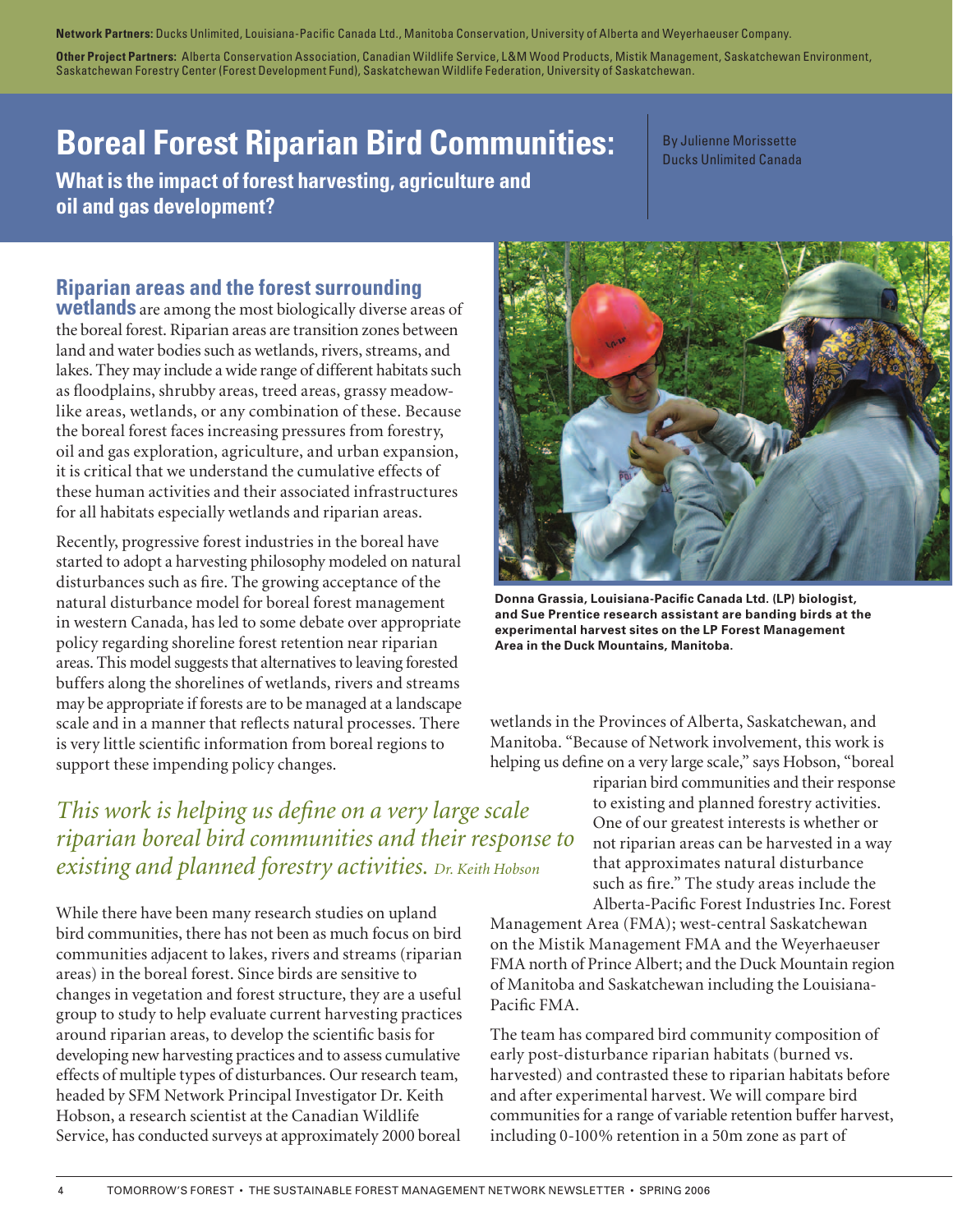'a before and after harvest' experiment as well as a range of existing intact buffer widths including 30m, 50m and 90m. These comparisons will evaluate the success of both retaining a typical intact buffer and variable retention buffer harvest as a proxy for natural disturbance. Preliminary analysis indicates that there are differences in the bird communities associated with each of the treatments. Network student, Kevin Kardynal is currently developing a more detailed analysis of bird communities immediately postdisturbance. Results obtained by monitoring changes in the bird community at these sites over time will also be most valuable in evaluating these harvesting practices in the longer term.

We are also assessing whether increased industrial activity by forestry and energy sector development results in reduced numbers of sensitive passerines, shorebirds, and waterfowl species in riparian habitat and wetlands at the landscape scale. In contrast to industrial development, agricultural conversion has dramatically changed the landscape matrix around boreal wetlands. The team will address two key questions: (a) How much of the surrounding forest can be removed before boreal bird species disappear from these wetlands and aspen parkland or prairie species begin to dominate? (b) At what spatial scale does agricultural conversion affect the extinction threshold for boreal species? Results from preliminary analyses conducted by Dr. Erin Bayne suggest changes in boreal wetland bird communities are occurring due to human activity. For example, birds common to aspen parkland regions were more abundant in boreal landscapes cleared for agriculture while some boreal specialists such as the Common Loon were less abundant.

The ultimate goal of the team's research is to use these types of data to make recommendations on which species of birds, or combination of species, are suitable as reliable indicators to monitor boreal forest change. If all stakeholders worked together to plan for multiple land uses and for industrial development, the combined footprint on the landscape could be reduced.

For more information contact Dr. Keith Hobson, Research Scientist, Canadian Wildlife Service: Keith.Hobson@ec.gc.ca

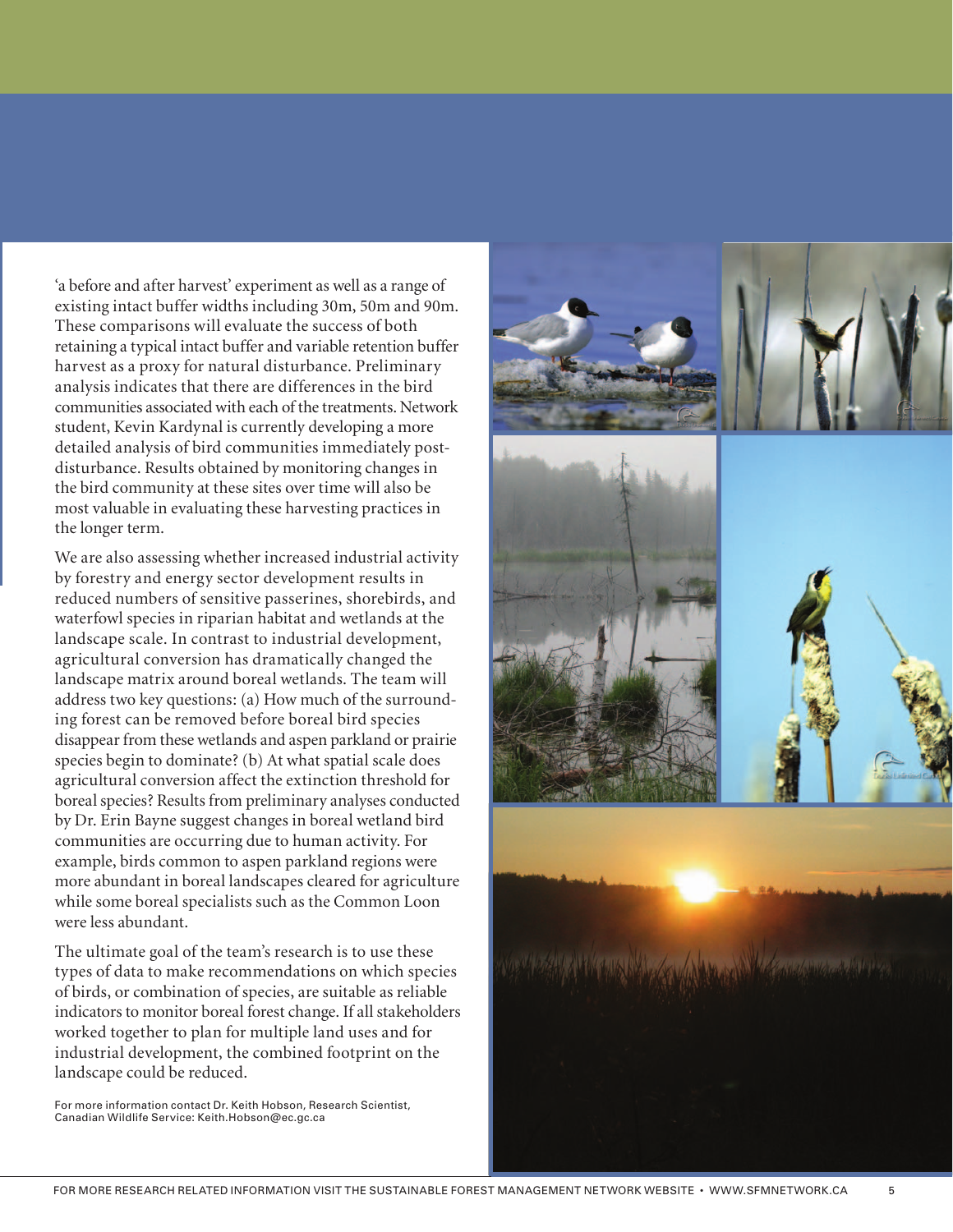**Network Partners:** Tembec, Abitibi-Consolidated, Provincial Governments of British Columbia, Ontario, Quebec and Newfoundland and Labrador.

**Project Affiliates:** Innu of Labrador, United States Department of Agriculture/Forestry Division, Dr. Timo Kuuluvainen, University of Helsinki, whose year long sabbatical was partly funded by the SFM Network.

## **New SFM Modeling Toolkit in the Works**

By Marvin Abugov SFM Network

**The idea for a new suite** of relevant SFM modeling **"** tools," says Principal Investigator Dr. Christian Messier, "came out of my last 10 years of work in the field, and uniquely from within the SFM Network itself." He explained that when he started working with the SFM Network, stand and landscape models were not used very much to help manage the forest. That has now changed. Computer modeling tools are becoming increasingly important because of the complexity of factors that must be considered in how a forest area is managed. "I think forest managers feel they need a computer tool because of the large number of variables they have to deal with," says Messier. "This is especially true given the variety of options they have access to, and the interactions among those options."

The traditional way of developing landscape simulation models is typically to look at a single problem in a specific area and attempt to develop a computer modeling tool to deal with that specific problem. However, as time goes on, more questions and variables arise. The researcher then has to increase the number of elements in the model as well as the computing power required to deal with all those aspects. As a result, these models can become very complex and can be difficult to test. "More importantly," Messier states, "they can't be used anywhere else because they were created in a very specific fashion, to solve a specific question, for one very specific area on the landscape."

## *Our goal is to be able to evaluate ecological, social and economic values at the same level of complexity. Dr. Christian Messier*

This situation creates a dilemma for the forest manager: which modeling tool is the best one to use in a given situation? "Because of my involvement in the SFM Network," says Messier, "I had a unique platform from which I could get to know many of the researchers developing these models." He came up with the idea of recycling these various models and the various components included in each one so that they could be reassembled as needed very quickly and efficiently. Says Messier, "I wanted to find out whether or not we could create a new model from the various parts of all of the existing models to uniquely answer various questions as they arose."

The concept gained momentum when he received a request from the Innu in Labrador to help them with their forest resource planning. Messier realized he would have a unique opportunity to test the veracity of the idea in an area that had neither forestry operations, nor any existing computer models in use. Rather, the researchers would be free of all of these constraints. They could ask the relevant research questions and then pick and choose the most relevant modeling tools in whole, or in part, to uniquely answer a particular forest management question.

The tools in the toolkit include: *SORTIE*, a tree level and stand dynamic model funded by the SFM Network; *LANDIS*, developed by a research group in Minnesota; *SELES*, developed by a group in British Columbia, which will be used to link all the various modules from each of the models together; *Biodiversity Assessment Program* (BAP), originally developed for Millar Western and funded by the SFM Network; *Multiple Forest Use Allocation Model*, a socio-economic model developed at Université du Québec à Montréal that will integrate non-market and market values as well as the social and cultural values that people have expressed in Finland, Quebec and Labrador; *Patch Works*, a model that calculates the Annual Allowable Cut in Ontario; and finally *FINLANDIS*, modified from LANDIS to address the unique forestry conditions of Finland. Among other things, the module can simulate a partial cut.

"In the end," says Messier, "our goal is to be able to evaluate ecological, social and economic values at the same level of complexity. To my knowledge, this has never been done before and is totally unique to the SFM Network and could not be done any other way, especially when you consider that we are including the social and economic aspects as well." Ultimately, Messier's research team wants to have a scientific methodology paper suitable for journal publication written in time for an upcoming meeting in Labrador in October 2006. This modeling toolkit, when complete, will have immediate application in British Columbia, Newfoundland, Ontario, Quebec, the state of Minnesota, USA and the country of Finland.

For more information contact Dr. Christian Messier, UQAM: messier.christian@uqam.ca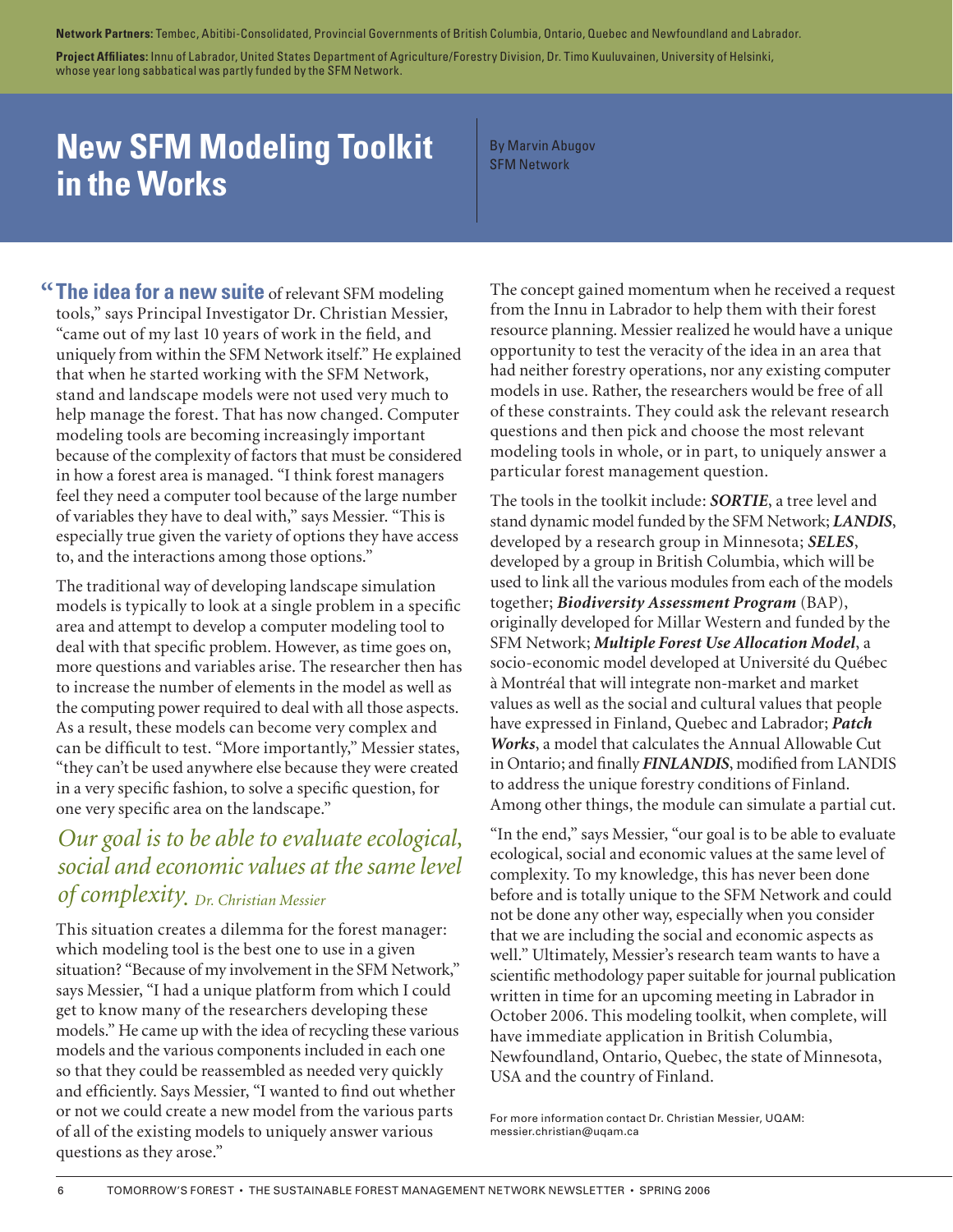**Network Partners:** Natural Resources Canada – Canadian Forest Service, Manning Diversified Forest Products Ltd., University of Alberta, Weyerhaeuser Company, Natural Sciences and Engineering Research Council of Canada (NSERC).

**Other Project Partner:** Alberta Conservation Association.

## **Harvest Residuals / Conserving Biodiversity**

**What shape and characteristics work best?** 

By Marvin Abugov SFM Network

**The natural disturbance hypothesis** suggests that forest biodiversity can be conserved by emulating natural disturbances such as wildfires and insect and disease outbreaks with patterns and methods of forest harvesting. The idea is that such harvest residuals will retain structural elements essential for maintaining local populations of various species, which have evolved in the context of natural disturbances.

"But is it true?" asks SFM Network Principal Investigator Dr. John Spence. "We can't forget that the link between natural disturbance emulation and conservation has not been corroborated by much empirical evidence. We have to test these assumptions and not just assume they are true. If the concept is correct, what kinds of forest residuals are required?"

Among animals that live and forage above ground, ground and rove beetles are appropriate model taxa for the study of forest disturbances because they are species rich, numerically abundant, accessible and can be sampled by fairly simple trapping methods. From a previous two-year study, SFM Network MSc student Kamal Gandhi (now Dr. Gandhi, PhD, University of Minnesota, 2005) and other research collaborators determined that many unburned fire residuals in montane coniferous forests were late-successional patches and served as important refugia for forest-dwelling beetles, including populations of glacial relict carabid species.

In a 2004 follow-up study, Gandhi and Spence, together with Drs. David Langor (Canadian Forest Service) and Luigi Morgantini (Weyerhaeuser) and U of A technician, Karen Cryer, compared beetle assemblages in forest patches retained after harvest or wildfire on the eastern slopes of the Rocky Mountains in western Alberta. The subalpine study sites are located in the former Weyerhaeuser Company, Grande Prairie, Grande Cache Forest Management area. The researchers studied beetle assemblages from the following three kinds of sites beginning in 1999, one-year after logging: (a) harvest residuals consisting mainly of lodgepole pine trees within clearcuts (b) uncut lodgepole pine forest surrounding clearcuts and (c) clearcuts in stands that were formerly lodgepole pine. These sites are less than two hectares in size. For comparison, data from a fourth site type included fire residuals within burned areas that were less than one hectare to 10 hectares in size, compiled from

data from a previous study that included the Hat Creek, Alberta fire – 15 years post burn – and the Prairie Creek, Alberta fire – 37 years post burn.

Overall, the study found that round patches of harvest residuals contained more carabid beetle individuals than elliptical residuals. No such differences were observed for staphylinid beetles. Several forest carabids were aggregated in round residuals, suggesting that round residuals, which contain more internal, non-edge area, also contained more representative habitats suitable for forest species. As these species seem to be late-successional specialists, they may be sensitive to differences in distance to edge between round and elliptical residuals. Furthermore, the study showed that harvest retention patches conserved different beetle assemblages than those skipped by fire. In general, harvest patches, which had been haphazardly distributed on the landscape, were missing the species indicative of seaps and wetter areas, although these same species were common in the fire residuals. Thus, both shape and characteristics of retention patches can be of conservation significance.

 "It remains essential to manage biodiversity at the scales appropriate for the organisms you are trying to conserve," says Spence. "As a result of a more recent study in aspen dominated mixedwood stands in the mid-boreal ecoregion of Alberta, I think it is fair to say we can now dispel the notion that we can manage 'biodiversity' with simple plans based on how some aspects of natural disturbance affect a single taxon, whether it be spiders, beetles, fungi or songbirds." Single taxon studies, he says, miss aspects that are critical from the perspective of unstudied biotic elements. Likewise, he cautions that the recently favoured concentration of effort on the landscape scale blinds foresters to biologically significant variation on local scales. For example, Spence says, "use of a coarse filter biodiversity management approach, like the forest cover type, could do an excellent job at maintaining organisms that treat the landscape as a coarse-grained mosaic, but still fail miserably with respect to creatures that respond to more fine-grained aspects of habitat variation."

For more information contact Dr. John Spence, University of Alberta: john.spence@ualberta.ca